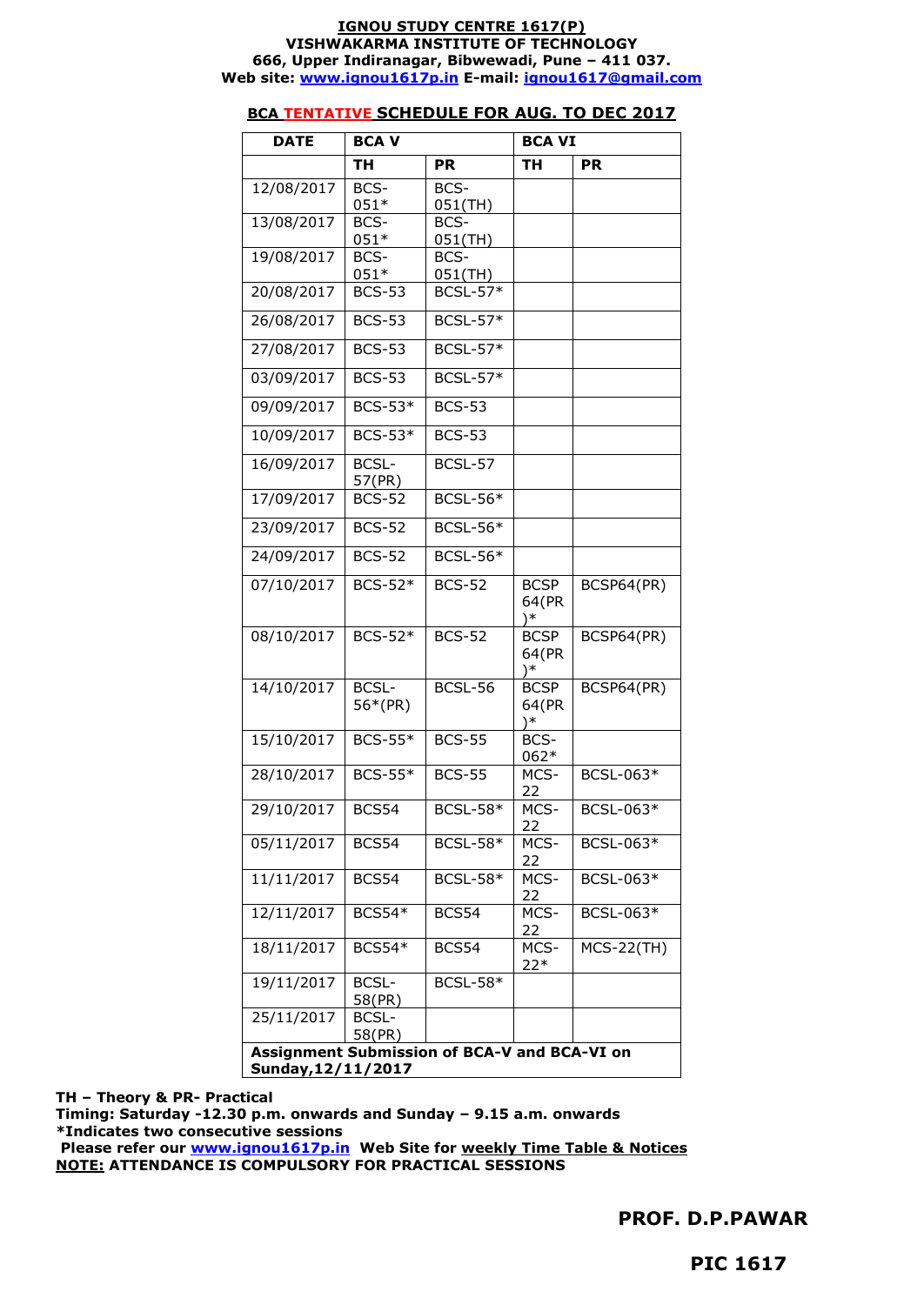# **IGNOU STUDY CENTRE 1617(P) VISHWAKARMA INSTITUTE OF TECHNOLOGY 666, Upper Indiranagar, Bibwewadi, Pune – 411 037. Web site: [www.ignou1617p.in](http://www.ignou1617p.in/) E-mail: ignou1617@gmail.com**

## **MCA TENTATIVE SCHEDULE FOR AUG. TO DEC 2017**

| <b>DATE</b> |                      | MCA II         |               | <b>MCA III</b>                                                                |               | <b>MCAIV</b>  |               | <b>MCAV</b>         |
|-------------|----------------------|----------------|---------------|-------------------------------------------------------------------------------|---------------|---------------|---------------|---------------------|
|             | <b>TH</b>            | <b>PR</b>      | <b>TH</b>     | <b>PR</b>                                                                     | <b>TH</b>     | <b>PR</b>     | <b>TH</b>     | <b>PR</b>           |
| 12/08/2017  | MCS-24               | MCSL-<br>$25*$ | $MCS-31*$     | MCS31(TH)                                                                     | $MCS-43$      | $MCSL-45*$    | <b>MCS-53</b> | MCSL-<br>054*       |
| 13/08/2017  | $MCS-24$             | MCSL-<br>$25*$ | $MCS-31*$     | MCS31(TH)                                                                     | $MCS-43$      | $MCSL-45*$    | <b>MCS-53</b> | MCSL-<br>054*       |
| 19/08/2017  | MCS-24               | MCSL-<br>$25*$ | $MCS-31$      | MCS31((TH)                                                                    | $MCS-43$      | $MCSL-45*$    | <b>MCS-53</b> | MCSL-<br>054*       |
| 20/08/2017  | $\overline{MC}$ S-24 | MCSL-<br>$25*$ | <b>MCS-35</b> | $MCSL-36*$                                                                    | $MCS-43$      | $MCSL-45*$    | <b>MCS-53</b> | MCSL-<br>054*       |
| 26/08/2017  | $MCS-24$             | MCSL-<br>$25*$ | <b>MCS-35</b> | $MCSL-36*$                                                                    | MCSL-45       | MCSL-45       | <b>MCS-53</b> | MCSL-<br>054*       |
| 27/08/2017  |                      |                | <b>MCS-35</b> | MCSL-36*                                                                      | $MCS-44*$     | MCS-44        | $MCS-53*$     | MCS-<br>53(TH)      |
| 03/09/2017  | $MCS-21$             | MCSL-<br>$25*$ | <b>MCS-35</b> | $MCSL-36*$                                                                    | $MCS-44*$     | MCS-44        | MCSE-<br>003* | MCSE-<br>003(TH)    |
| 09/09/2017  | $MCS-21$             | MCSL-<br>$25*$ | <b>MCS-35</b> | $MCSL-36*$                                                                    | $MCS-44*$     | MCS-44        | MCSE-<br>003  | MCSE-<br>003(TH)    |
| 10/09/2017  | $MCS-21$             | MCSL-<br>$25*$ | $MCS-35*$     | <b>MCS-35(TH)</b>                                                             | $MCS-41$      | $MCSL-45*$    | $MCS-51$      | MCSL-<br>054*       |
| 16/09/2017  | $MCS-21$             | MCSL-<br>$25*$ | <b>MCS-34</b> | $MCSL-36*$                                                                    | $MCS-41$      | $MCSL-45*$    | $MCS-51$      | MCSL-<br>054*       |
| 17/09/2017  | $\overline{MCS-21}$  | MCSL-<br>$25*$ | MCS-34        | $MCSL-36*$                                                                    | $MCS-41$      | $MCSL-45*$    | $MCS-51$      | MCSL-<br>054*       |
| 23/09/2017  | MCS-<br>$21*$        | MCS-<br>21(TH) | MCS-34        | $MCSL-36*$                                                                    | $MCS-41$      | $MCSL-45*$    | $MCS-51$      | MCSL-<br>054*       |
| 24/09/2017  | $MCS-23$             | MCSL-<br>$25*$ | $MCS-34$      | $MCSL-36*$                                                                    | MCSL-45       | MCSL-45       | $MCS-51$      | MCSL-<br>$054*$     |
| 07/10/2017  | <b>MCS-23</b>        | MCSL-<br>$25*$ | $MCS-34$      | $MCSL-36*$                                                                    | <b>MCS-42</b> | <b>MCS-42</b> | $MCS-52*$     | MCS-<br>52(TH)      |
| 08/10/2017  | $MCS-23$             | MCSL-<br>$25*$ | $MCS-33*$     | <b>MCS-33(TH)</b>                                                             | <b>MCS-42</b> | <b>MCS-42</b> | MCSE*-<br>011 | MCSE-<br>$011$ (TH) |
| 14/10/2017  | $\overline{MCS-23}$  | MCSL-<br>$25*$ | <b>MCS-32</b> | $MCSL-36*$                                                                    |               |               | MCSE-<br>011  | MCSE-<br>$011$ (TH) |
| 15/10/2017  | $MCS-23$             | MCSL-<br>$25*$ | <b>MCS-32</b> | $MCSL-36*$                                                                    |               |               | MCSE-<br>004* | MCSE-<br>004(TH)    |
| 28/10/2017  | <b>MCS-22</b>        | MCSL-<br>$25*$ | <b>MCS-32</b> | $MCSL-36*$                                                                    |               |               | MCSE-<br>004  | MCSE-<br>$004$ (TH) |
| 29/10/2017  | $MCS-22$             | MCSL-<br>$25*$ | <b>MCS-32</b> | $MCSL-36*$                                                                    |               |               |               |                     |
| 05/11/2017  | <b>MCS-22</b>        | MCSL-<br>$25*$ | <b>MCS-32</b> | $MCSL-36*$                                                                    |               |               |               |                     |
| 11/11/2017  | <b>MCS-22</b>        | MCSL-<br>$25*$ |               |                                                                               |               |               |               |                     |
| 12/11/2017  | <b>MCS-22</b>        | MCSL-<br>$25*$ |               |                                                                               |               |               |               |                     |
| 18/11/2017  | MCS-<br>$22*$        | MCS-<br>22(TH) |               |                                                                               |               |               |               |                     |
|             |                      |                |               | Assignment Submission of MCA-II, MCA-III, MCA-IV, MCA-V on Sunday, 12/11/2017 |               |               |               |                     |

### **TH – Theory & PR- Practical**

**Timing: Saturday -12.30 p.m. onwards and Sunday – 9.15 a.m. onwards \*Indicates two consecutive sessions**

**Please refer our [www.ignou1617p.in](http://www.ignou1617p.in/) Web Site for weekly Time Table & Notices NOTE: ATTENDANCE IS COMPULSORY FOR PRACTICAL SESSIONS**

**PROF. D.P.PAWAR**